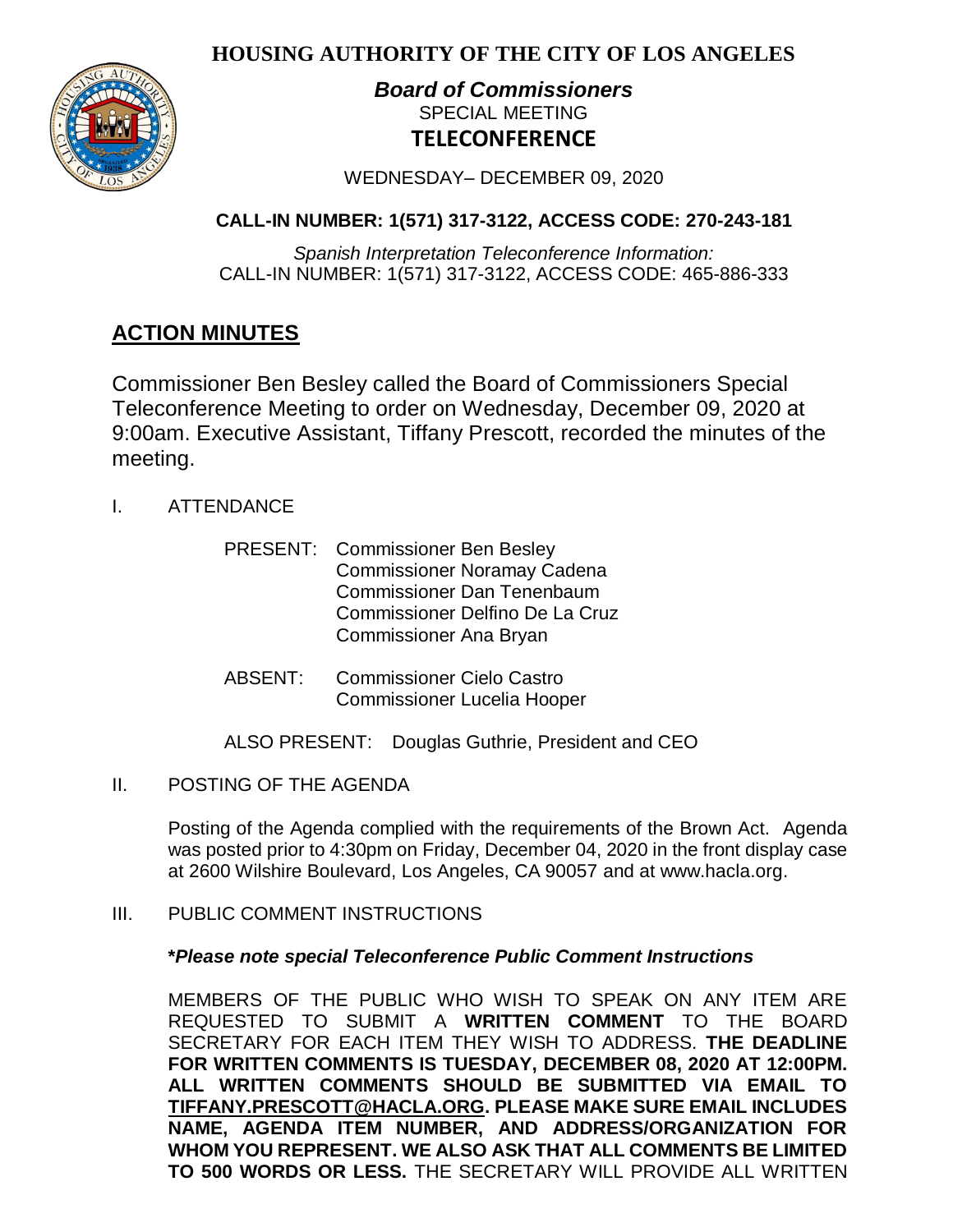COMMENTS TO THE BOARD FOR REVIEW PRIOR TO THE DECEMBER 09, 2020 BOC MEETING. THE SECRETARY WILL ALSO READ EACH PUBLIC COMMENT INTO THE RECORD AT THE TIME THE ITEM IS CONSIDERED.

THE PURPOSE OF PUBLIC COMMENT IS TO ALLOW THE PUBLIC TO ADDRESS THE BOARD AND THE BOARD IS INTERESTED IN HEARING FROM MEMBERS OF THE PUBLIC, STAKEHOLDERS AND INTERESTED PARTIES. HOWEVER, SPEAKERS ARE ASKED TO EXERCISE COURTESY AND CONSIDER THE RIGHTS OF OTHER SPEAKERS BY ADHERING TO THE SPECIAL TELECONFERENCE PUBLIC COMMENT INSTRUCTIONS AND IF POSSIBLE REFRAIN FROM UNNECESSARY REPETITION IN THEIR COMMENTS.

#### IV. BOARD BUSINESS ITEMS

- 1. Proposed Resolution Approving the Acquisition of the Following Five (5) Real Property Assets: (1) Super 8 Alhambra- 5350 Huntington Drive South, Los Angeles, CA 90032 for \$8,840,000 (2) Super 8 LAX- 9250 Airport Blvd Los Angeles, CA 90045 for \$10,500,000 (3) Ramada Inn Marina Del Rey- 3130 Washington Blvd, Marina Del Rey, CA 90292 for \$9,900,000 (4) Woodman-9120 Woodman Ave, Arleta, CA 91334 for \$19,675,000 and (5) The Good Nite Inn- 12835 Encinitas Ave, Sylmar, CA 91342 for \$15,921,000 in Collaboration with the City of Los Angeles; Approving and Authorizing the Execution and Delivery of All Related Documents, Certificates and Agreements, Including Purchase and Sale Agreements; Making a Determination that these Acquisitions are Exempt from Environmental Review Under the California Environmental Quality Act; and the Undertaking of Various Actions in Connection Therewith
- Purpose: The Housing Authority of the City of Los Angeles ("HACLA" or "Authority") in collaboration with the City of Los Angeles ("City") through a Professional Services Agreement, proposes to purchase five (5) properties ("Properties"), building on the success of City/HACLA's prior Homekey acquisition efforts. The City will use its own Coronavirus Relief Fund ("CRF") funding to acquire these five additional properties and reimburse HACLA for all related preacquisition costs incurred as well as an administrative fee. All five properties will be used to help fund, sustain and expand the inventory of housing for people experiencing homelessness or at risk of homelessness and impacted by COVID-19.

Contact: Jenny Scanlin, Chief Strategic Development Officer

**Action: APPROVED Motioned: Commissioner Delfino De La Cruz Seconded: Commissioner Dan Tenenbaum 5 AYES, 0 NAYS, 2 ABSENT (HOOPER/CASTRO), Motion Carried**